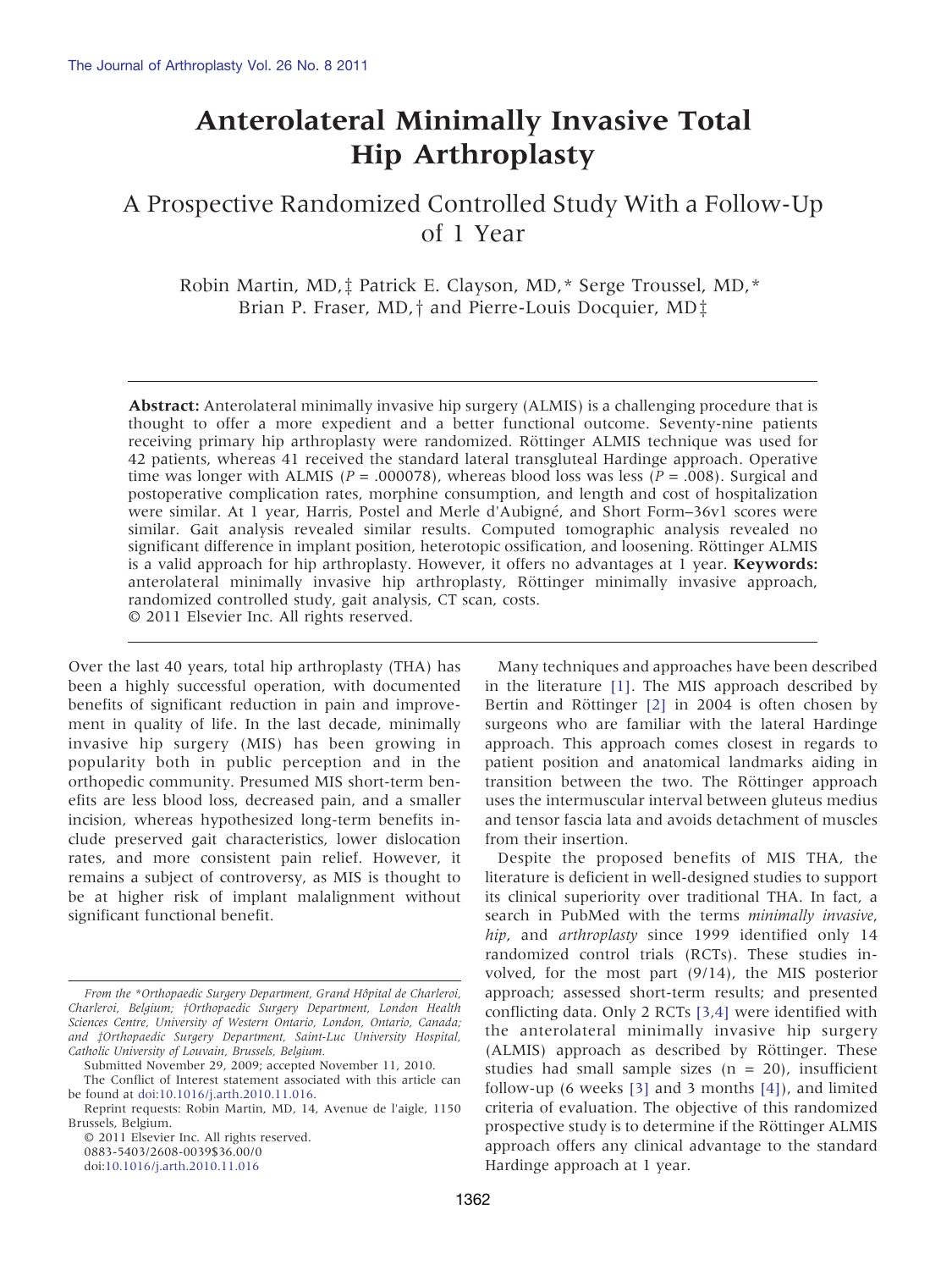# Materials and Methods

# <span id="page-1-0"></span>Patients' Inclusion

All patient procedures and follow-up were conducted at the Grand Hospital in Charleroi, Belgium. Ethics were approved by the institutional review board. Patients provided written and verbal consent before entering the study. Patients undergoing THA between January 2007 and April 2008 were eligible. Exclusion criterion included previous hip surgery of the involved hip. Of the 86 consecutive patients receiving primary hip arthroplasties during the study period, 79 patients (83 hips) met the inclusion criteria. Patients were randomly allocated to either the anterolateral approach of Röttinger  $(n = 42)$  or the Hardinge lateral approach  $(n = 41)$ . All data were collected prospectively. Observers were blinded.

## Preoperative Data

Preoperative data were collected including demographics, preoperative diagnosis, body mass index (BMI), associated pathology or previous surgery of knee(s) or contralateral hip, presence of chronic back pain, and the American Society of Anesthesiologists (ASA) classification. Hip function, general health, and

quality of life were assessed with the Harris Hip Score (HHS), Postel and Merle d'Aubigné (PMA) hip score, and Short Form–36v1[\[5\]](#page-9-0) (SF-36v1; QualityMetric, Lincoln, RI) health questionnaire. Baseline preoperative hemoglobin and hematocrit were recorded. Preoperative standing pelvis and hip radiographs were obtained. Femoral offset was expressed as the ratio of the distance between the lateral cortex of the greater trochanter to the teardrop and the interteardrop distance (Fig. 1). Wiberg center edge angle and femoral neck-diaphysis angle were defined on a true anteroposterior radiograph as described by Lauenstein. Coxa vara was defined as a femoral neck-diaphysis angle less than or equal to 120°; and *dysplasia*, as a center edge angle less than or equal to 30° ([Table 1\)](#page-2-0).

## Surgical Procedures

A single experienced hip surgeon (PC) performed all procedures. Five comprehensive MIS cadaveric training courses were completed before the study start date. All patients received a general anesthetic. Antibiotic prophylaxis (cefazolin) was given before incision as well as 8 and 16 hours postoperatively.



Fig. 1. Radiographic measurements. (A) Screening for valgus or varus malposition greater than 2°. (B) Measurement of femoral length discrepancy. (C) Measurement of femoral offset.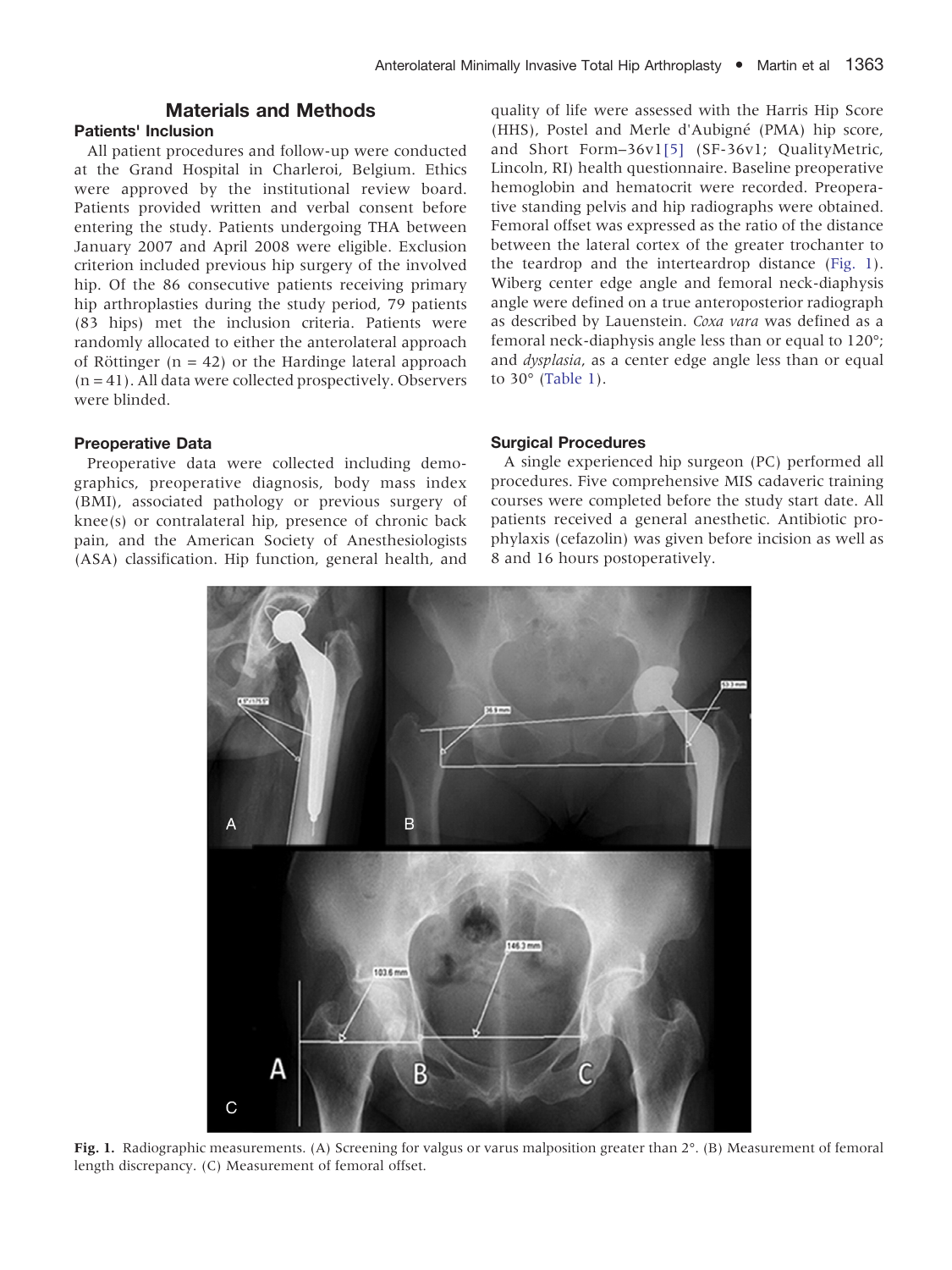<span id="page-2-0"></span>Table 1. Demographics

|                                    | ALMIS $(n = 42)$ LTHA $(n = 41)$ |                  | $\boldsymbol{P}$ |
|------------------------------------|----------------------------------|------------------|------------------|
| Sex(F:M)                           | 30:12                            | 27:14            | .584             |
| Side $(R:L)$                       | 22:20                            | 16:25            | .218             |
| Age $(y)$                          | $66.7 \pm 10.1$                  | $63.1 \pm 10.2$  | .102             |
| BMI $\frac{\text{kg}}{\text{m}^2}$ | $30.6 \pm 6.1$                   | $29.4 \pm 5.5$   | .330             |
| Preoperative HHS                   | $37.4 \pm 15.5$                  | $40.2 \pm 12.9$  | .363             |
| Preoperative PMA hip score         | $8.8 \pm 2.3$                    | $9.8 \pm 1.7$    | .024             |
| SF-36v1 physical health score      |                                  |                  |                  |
| Physical functioning               | $19.2 \pm 12.9$                  | $21.7 \pm 12.2$  | .360             |
| Role physical                      | $26.8 \pm 24.3$                  | $32.9 \pm 14.2$  | .165             |
| Bodily pain                        | $21.8 \pm 13.3$                  | $24.4 \pm 10.4$  | .325             |
| General health                     | $39.8 \pm 13.7$                  | $33.9 \pm 10.0$  | .026             |
| <b>PCS</b>                         | $24.70 \pm 5.46$                 | $25.33 \pm 4.75$ | .576             |
| SF-36v1 mental health score        |                                  |                  |                  |
| Vitality                           | $38.6 \pm 14.2$                  | $31.8 \pm 10.9$  | .018             |
| Social functioning                 | $40.8 \pm 20.9$                  | $42.1 \pm 18.3$  | .764             |
| Role emotional                     | $77.8 \pm 30.12$                 | $76.4 \pm 23.9$  | .822             |
| Mental health                      | $45.5 \pm 11.6$                  | $45.1 \pm 10.4$  | .853             |
| <b>MCS</b>                         | $44.95 \pm 7.18$                 | $43.55 \pm 6.45$ | .353             |
| ASA grade (1/2/3/4)                | 1/34/7/0                         | 0/35/6/0         | .583             |
| Preoperative diagnosis             |                                  |                  |                  |
| Osteoarthritis/AVN                 | 37/5                             | 37/4             | .516             |
| Developmental dysplasia            | 1                                | 3                | .308             |
| Coxa vara                          | 1                                | 3                | .516             |
| Ipsilateral knee pain or TKA       | 6                                | $\overline{4}$   | .385             |
| Contralateral knee pain<br>or TKA  | 6                                | 3                | .385             |
| Contralateral hip pain or THA      | 23                               | 15               | .061             |
| Low back pain                      | 21                               | 23               | .578             |

The values are given as the mean  $\pm$  the standard deviation. AVN indicates avascular necrosis; TKA, total knee arthroplasty.

The ALMIS approach was performed as described by Bertin and Röttinger [\[2\].](#page-9-0) Patients were positioned in a lateral position, and the distal part of the table was removed (Jupiter; Trumpf Inc, Charleston, SC). An 8- to 10-cm incision was made in line with anterior superior iliac spine and the anterior aspect of the greater trochanter. The intermuscular plane between tensor fascia lata and gluteus medius was exposed, and a Ushaped capsulotomy was made. Femoral neck was osteotomized and removed. The operative leg was kept in external rotation during acetabular reaming. All patients received a cemented femoral stem (Versys; Zimmer Inc, Warsaw, IN) and either cemented or pressfit acetabular component (Allofit; Zimmer Inc). The lateral Hardinge approach was modified according to Thomine et al [\[6\]](#page-9-0). The anterior half of the gluteus medius and anterior third of the gluteus minimus tendons were elevated and subsequently repaired. Cemented femoral components were placed in all patients (Tha.lis; Orthogese, Brussels, Belgium), and cemented or press-fit acetabular components (Tha.hy. thi; Orthogese) were placed at the surgeon's discretion. Head diameters between 28 and 32 mm were used for all cases. All bearing surfaces used were metal-on-polyethylene except in those patients younger than 65 years who were considered for ceramic-on-ceramic bearings.

Operative time, incision length, surgical complications, and acetabular component size (millimeters) were recorded for each hip.

#### Immediate Postoperative Period

During postoperative hospitalization, all treating staff were blinded to the technique used. Forty-eight hours postoperatively, hematocrit, hemoglobin, and C-reactive protein (CRP) levels were measured. A standardized postoperative physical therapy protocol was offered to all patients. The program began on the first postoperative day and was supervised by an experienced orthopedic physiotherapist. Weight-bearing status was protected with 2 crutches for a period of 3 weeks and then with one for an additional 3 weeks. Formal physiotherapy was not prescribed after discharge. A standardized analgesic protocol was used for the management of postoperative pain. Paracetamol was administered intravenously for 48 hours and then orally in combination with narcotics delivered on demand on a 2-tier system. The first tier used tramadol (intravenous  $\times$  48 hours, then oral), and the second used piritramide (intramuscular  $\times$  48 hours) followed by oral hydromorphone. To express postoperative pain, all narcotic administration was recorded and converted to equivalent milligrams of morphine (milligrams per day). All patients received standard venous thromboembolism prophylaxis with subcutaneous low–molecular weight heparin for 4 weeks, but did not receive nonsteroidal anti-inflammatory drug for ectopic calcification prophylaxis. A standard discharge protocol to either home or a rehabilitation facility was based on medical condition, progress in therapy program, and home support. Length of hospitalization, including those transferred to rehabilitation facilities, was recorded. Total hospitalization cost (in euros; €) was calculated based on stay in a standard wardroom. Implant and additional costs (cosmetics, phone, and TV) were deducted.

#### Postoperative Evaluation

Postoperative follow-up was conducted at 6 weeks, 3 months, 6 months, and 1 year by evaluators blinded to the procedure performed. Patients were clinically and radiographically screened for potential complications including infection, deep vein thrombosis, nerve palsy, dislocation, psoas tendinitis, and signs of aseptic loosening. At 1 year, patients were evaluated using the HHS, PMA, and SF-36v1 [\[5\]](#page-9-0) scores. Patients were also asked if they felt they were having hip symptoms or whether they had returned to a silent state. Anteroposterior hip radiographs were used to determine if the femoral stem was placed in valgus or varus malalignment. Valgus and varus were considered significant if greater than 2°. Anteroposterior standing pelvic radiographs were used to measure postoperative femoral offset and to determine if any femoral neck discrepancy had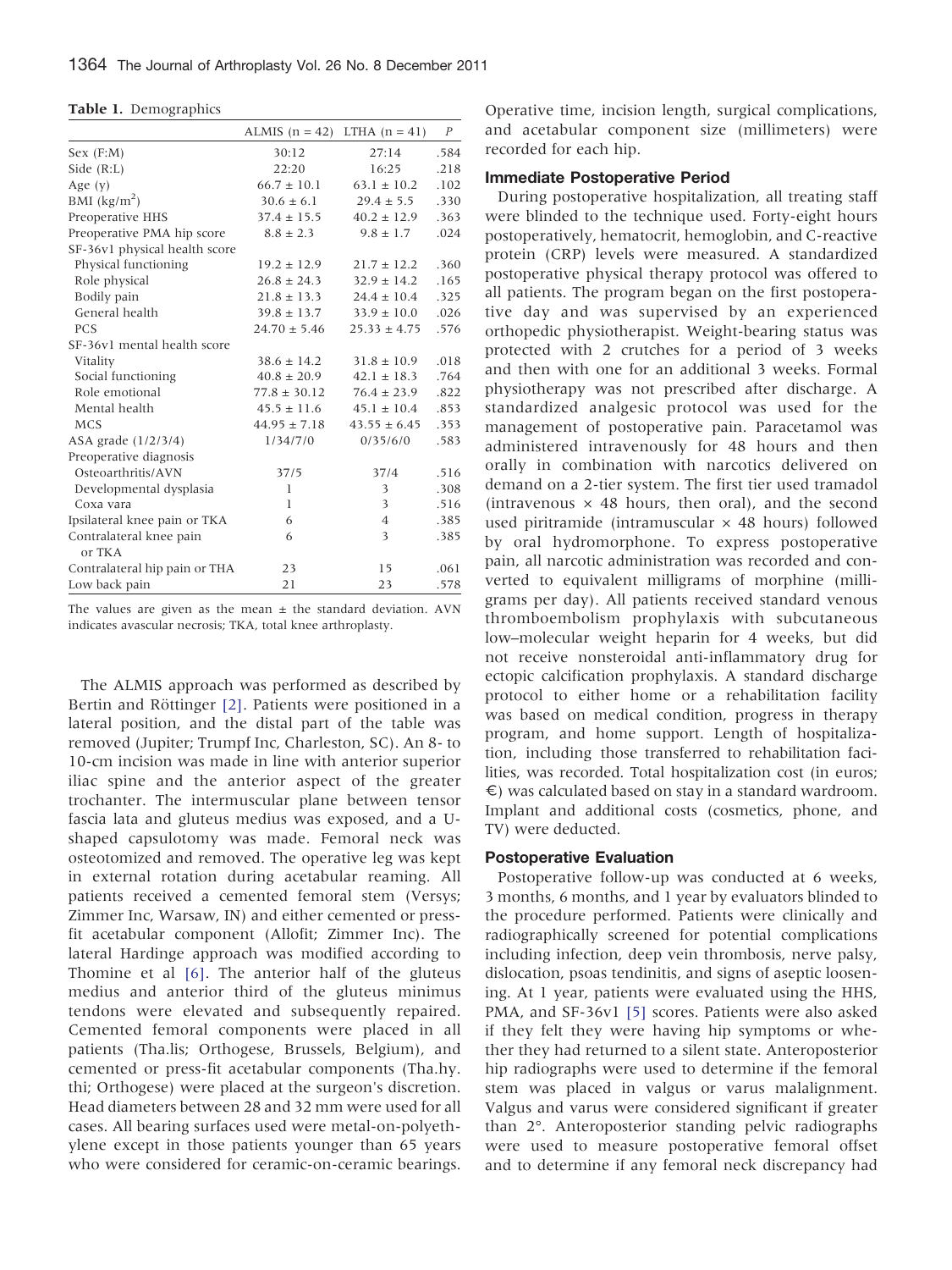<span id="page-3-0"></span>

Fig. 2. Computed tomographic scan assessment of cup position, based on the natural position of the contralateral acetabulum, in the transversal and frontal plane. (A) Cup placed in retroversion. (B) Cup placed with an excess of abduction. (C) Residual geode with ALMIS. (D) Heterotopic ossification with ALMIS.

been introduced by the THA. Femoral neck length was measured using the acetabular teardrop as a reference. An iatrogenic discrepancy was considered significant if greater than 5 mm ([Fig. 1](#page-1-0)). A computed tomographic (CT) scan (Siemens Sensation 16; Siemens Inc, Munich, Germany) of the pelvis and proximal femur was used to measure cup inclination and anteversion. Signs of loosening of the stem and cup were classified according to Gruen et al [\[7\]](#page-9-0) and to DeLee and Charnley [\[8\].](#page-9-0) Heterotopic ossification (according Brooker et al [\[9\]\)](#page-9-0) and residual geodes were also assessed (Fig. 2). To ensure reproducible measurements, cup anteversion was measured on cross-sectional images parallel to the superior endplate of S1 [\[10\].](#page-9-0) The contralateral hip was used to determine a reference of mean anteversion and inclination for each group (ALMIS, n = 21; lateral transgluteal Hardinge approach [LTHA],  $n = 26$ ].

# Gait Analysis

Gait analysis was performed at 1 year using a plantar pressure plate 10-m walk test (Footscan; RS Scan International, Olen, Belgium). Stride length (centimeters), stance phase duration (percentage of gait cycle), cadence (steps per minute), velocity at slow/fast walking (meters per second), foot progression angle, heel interval (centimeters), and mean foot pressure at stance (newtons per square centimeter  $N/cm<sup>2</sup>$ ) were

measured. Hip abduction angle, pelvic obliquity, and trunk inclination angle, as described by Madsen et al [\[11\],](#page-9-0) were measured at midstance phase using a 2-dimensional camera system. Reflective markers were placed in standardized positions (coracoids and anterior superior iliac spines). Hip abductor strength was measured using a multiaxis force platform (Satel, Blagnac, France). Patients were asked to stand for 15 seconds in a single leg stance to record the lateral translation of the center of gravity (COG) in millimeters. When hip abductors are weak, the upper body is lurched toward the affected hip to compensate abductor insufficiency and COG is shifted in the same direction [\[12\]](#page-9-0) [\(Fig. 3\)](#page-4-0). Both operative and nonoperative limbs were recorded. Only those patients with unilateral THA were included (ALMIS  $n = 19$ ; LTHA  $n = 23$ ).

## Statistical Analysis

Statistical analysis was completed with the assistance of the SPSS software package version 15.0 (SPSS Inc, Chicago, IL). A Kolmogorov-Smirnov test for normal distribution was used. Dichotomous values were analyzed with the  $\chi^2$  test for categorical data and with the Student t test for numerical values. The Fisher exact test was substituted for  $\chi^2$  if one of the values in the contingency table was less than 5. A  $P$  value  $\le$  .05 was considered to be significant.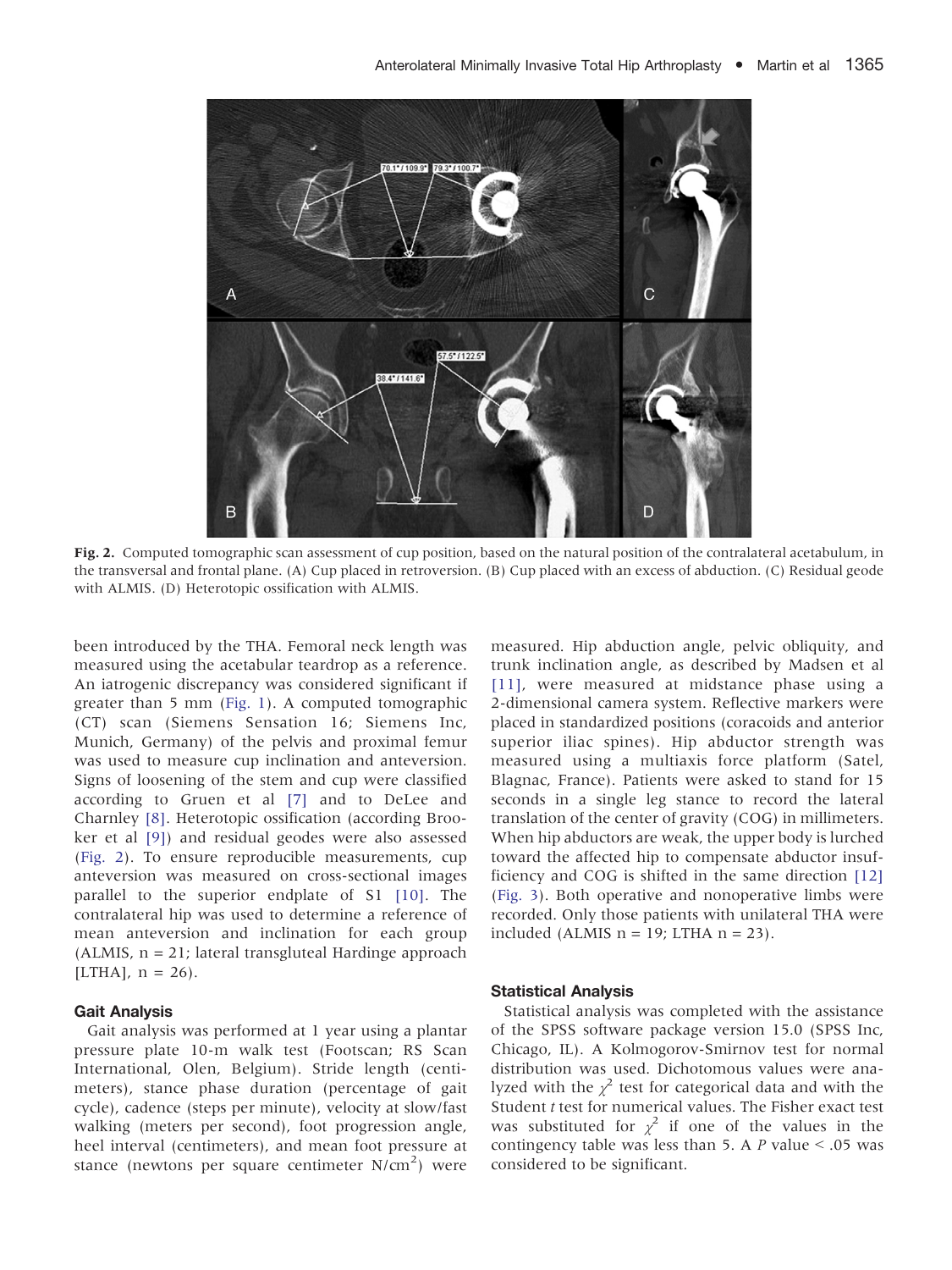<span id="page-4-0"></span>

Fig. 3. Multiaxis force platform assessment: the patient was asked to stay in prolonged (15 seconds) single leg stance while the mean lateral translation of their COG was measured. When hip abductors are weak, the upper body is lurched toward the affected hip to compensate abductor insufficiency and COG is shifted in the same direction.

# Results

# Patient Demographics

Both ALMIS and LTHA groups were homogeneous for all preoperative demographics and characteristics [\(Table 1](#page-2-0)), except for a small but significant difference in the PMA score  $(9.8 \pm 1.7 \text{ vs } 8.8 \pm 2.3; P = .024)$ . The physical component summary and mental component summary of the SF-36v1 were similar even if the ALMIS group had significantly higher scores in the general health domain  $(39.8 \pm 13.7 \text{ vs } 33.9 \pm 10.0; P = .026)$ and the vitality domain  $(38.6 \pm 14.2 \text{ vs } 31.8 \pm 10.9)$ ;  $P = .018$ ). Both groups were overweight (30.6 vs  $29.4 \text{ kg/m}^2$ ) but had a good general health as measured by ASA. The diagnosis was for the most part a primary osteoarthritis, and 50% of patients presented with chronic low back pain.

# Surgical Data

Comparing factors at the time of surgery revealed that the ALMIS group had significantly shorter incisions  $(9.5 \pm 1.4 \text{ vs } 14.8 \pm 3.3 \text{ cm}; P = 10^{-12})$ . However, mean length of surgery was longer in the ALMIS group  $(114.12 \pm 21.47 \text{ vs } 95.78 \pm 18.53 \text{ minutes}; P =$ .000078). Furthermore, the ALMIS operative time was not significantly different between the first 21 cases and the following 21 (112.0  $\pm$  19.6 vs 116.2  $\pm$  23.5 minutes;  $P = .529$ ). No intraoperative complications such as femoral shaft, calcar and greater trochanter fractures, and cortical perforation were observed in either group. Excessive acetabular reaming occurred with no significant differences between groups (ALMIS = 1, LTHA = 2;  $P = 1.00$ ). Mean acetabular cup size was  $52.6 \pm 3.4$  mm in the ALMIS and  $51.4 \pm 2.6$  mm in the LTHA ( $P = .062$ ).

## Early Postoperative Results

Surgical blood loss, estimated by 48-hour postoperative hemoglobin and hematocrit levels, was found to be significantly less in the ALMIS group (Table 2). The drop in hematocrit for ALMIS was  $10.1\% \pm 1.5\%$  compared with 12.5%  $\pm$  3.9% with LTHA (*P* = .008); and the drop in hemoglobin was  $3.3 \pm 1.3$  vs  $4.2 \pm 1.2$  g/dL ( $P = .003$ ), respectively. The mean change in CRP was not significantly different (14.2  $\pm$  7.4 vs 13.8  $\pm$  5.7 mg/dL;  $P = .797$ .

Analgesic consumption in the postoperative period tended to be less in the ALMIS group but without

Table 2. Early Postoperative Data

|                               | <b>ALMIS</b>    | <b>LTHA</b>                           |                  |
|-------------------------------|-----------------|---------------------------------------|------------------|
| Domain                        | $(n = 42)$      | $(n = 41)$                            | $\boldsymbol{P}$ |
| Hemoglobin $(g/L)$            |                 |                                       |                  |
| Preoperation                  | $13.7 \pm 1.4$  | $13.8 \pm 1.3$                        | .883             |
| 48 h postoperation            | $10.4 \pm 1.5$  | $9.6 \pm 1.5$                         | .418             |
| Difference                    | $3.3 \pm 1.3$   | $4.2 \pm 1.2$                         | .003             |
| Hematocrit (%)                |                 |                                       |                  |
| Preoperation                  | $41.1 \pm 3.8$  | $41.8 \pm 3.8$                        | .098             |
| 48 h postoperation            | $31.1 \pm 4.6$  | $29.3 \pm 4.9$                        | .008             |
| Difference                    | $10.1 \pm 4.2$  | $12.5 \pm 3.9$                        | .797             |
| CRP 48 h postoperation        | $14.2 \pm 7.4$  | $13.8 \pm 5.7$                        | .084             |
| (mg/dL)                       |                 |                                       |                  |
| Equianalgesic morphine        | $17.5 \pm 12.2$ | $23.3 \pm 17.9$                       | .692             |
| requirement (mg/d)            |                 |                                       |                  |
| Length of hospitalization (d) | $8.7 \pm 2.3$   | $8.9 \pm 2.0$                         | .244             |
| Total hospitalization cost    |                 | $2879.1 \pm 265.6$ 2959.6 $\pm$ 353.9 | .512             |
| without implants $(\epsilon)$ |                 |                                       |                  |
| No. of required transfers to  | 3               | $\overline{2}$                        |                  |
| rehabilitation unit           |                 |                                       |                  |

The values are given as the mean  $\pm$  the standard deviation.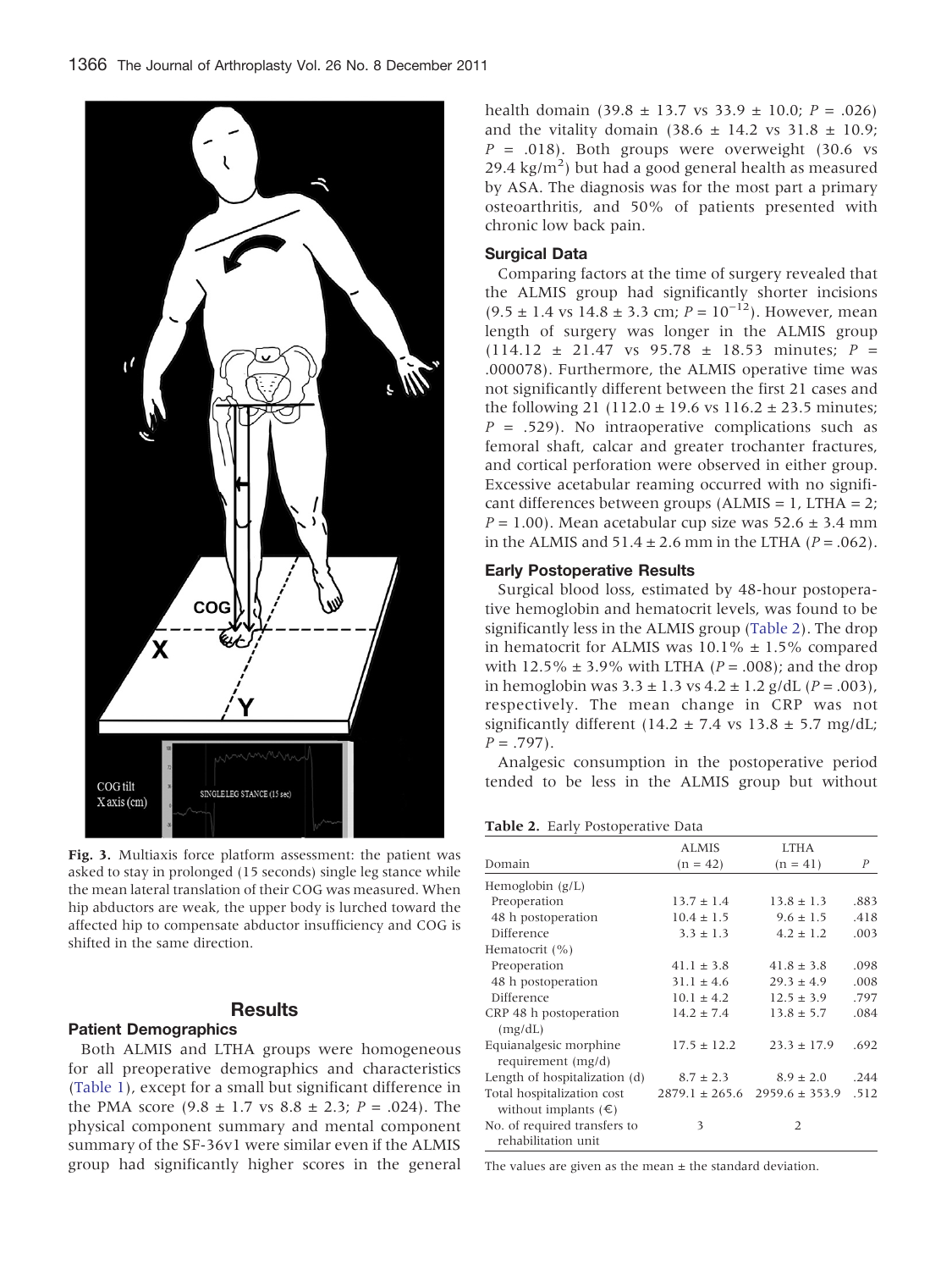significant difference  $(23.3 \pm 17.9 \text{ vs } 17.5 \pm 12.2 \text{ mg/d})$ ;  $P = .084$ ). Mean length of hospital stay was similar between the 2 groups  $(8.7 \pm 2.3 \text{ vs } 8.9 \pm 2.0 \text{ days})$  $P = .692$ ). The majority of patients were discharged home directly. Few patients required transfer to rehabilitation facility (3 vs 2, respectively;  $P = .512$ ). Average cost of hospitalization based on a stay in a standard ward room was similar in both groups ( $\epsilon$ 2879 ±  $\epsilon$ 265  $vs \text{ €}2960 \pm \text{ €}354; P = .244$ .

### Midterm Postoperative Results

Three patients were lost to follow-up during the first postoperative year: 1 (2.4%) of the 42 patients in the ALMIS group (congestive heart failure) and 2 (4.9%) of the 42 patients in the LTHA group (participation retracted). At 1 year, there were no recorded dislocations or nerve palsies in either group. Two patients developed complications in each group (4.9% vs  $5.1\%$ ;  $P = 1.00$ ).

In the ALMIS group, 1 patient presented with a deep wound infection (Staphylococcus epidermidis and aureus) 6 weeks postoperatively. He was first treated by irrigation and debridement with retention of original components and intravenous antibiotics for 6 weeks, without success. He was finally treated with a 2-stage revision. A second patient developed psoas tendinitis, confirmed by ultrasonography and diagnostic bupivacaine injection. After failure of conservative management, an open release of the iliopsoas tendon was performed with good symptomatic relief.

In the LTHA group, we encountered 1 case of psoas tendinitis, which had good symptomatic relief with conservative treatment, and 1 deep vein thrombosis. Both were confirmed by ultrasonography.

### Results at 1 Year

At 1 year, 4 patients were lost to follow-up, 2 for ALMIS (1 additional retracted participation) and 2 for LTHA (Table 3). Both groups were performing similarly well in regards to HHS (86.7  $\pm$  14.8 vs 87.4  $\pm$  12.6;  $P = .820$ ) and PMA (16.0  $\pm$  2.2 vs 16.2  $\pm$  1.8; P = .778). The SF-36v1 assessment showed similar quality of life improvement in the 8 domains. This was reflected in the physical components summary (PCS;  $45.2 \pm 10.6$  vs 45.0  $\pm$  9.7; P = .907) and the mental components summary (MCS;  $51.5 \pm 9.0$  vs  $51.6 \pm 8.3$ ;  $P = .936$ ) of the score. In the ALMIS group, 60% (24/40) felt that their hip had become silent compared with 44% (18/40) in the LTHA group ( $P = .178$ ). The surgical scar was found to have hypoesthesia more commonly with ALMIS (12.2% [n = 5] vs 0%;  $P = .031$ ). Hypoesthesia was present anterior to the scar in 3 patients and posterior in 2. Dysesthesia was reported in 5 patients, 2 with ALMIS and 3 with LTHA  $(P = .314)$ . Palpation of the scar revealed discomfort more frequently with LTHA ( $n = 7$ , 17.9%) than in the ALMS group ( $n = 2$ , 4.9%)  $(P=.064)$ .

Table 3. Functional Hip Scores and SF-36v1 General Health Scores at 1 Year

|                               | <b>ALMIS</b>        | <b>LTHA</b>         |      |
|-------------------------------|---------------------|---------------------|------|
| Domain                        | $(n = 40;$ LFU = 2) | $(n = 39;$ LFU = 2) | P    |
| <b>HHS</b>                    | $86.7 \pm 14.8$     | $87.4 \pm 12.6$     | .820 |
| PMA hip score                 | $16.0 \pm 2.2$      | $16.2 \pm 1.8$      | .778 |
| SF-36v1 physical health score |                     |                     |      |
| Physical functioning          | $67.5 \pm 27.3$     | $72.2 \pm 23.5$     | .417 |
| Role physical                 | $71.9 \pm 30.1$     | $78.8 \pm 23.3$     | .254 |
| Bodily pain                   | $65.2 \pm 22.3$     | $59.5 \pm 24.9$     | .284 |
| General health                | $71.3 \pm 19.3$     | $65.4 \pm 19.1$     | .174 |
| <b>PCS</b>                    | $45.2 \pm 10.6$     | $45.0 \pm 9.7$      | .907 |
| SF-36y1 mental health score   |                     |                     |      |
| Vitality                      | $67.5 \pm 20.0$     | $67.7 \pm 21.0$     | .967 |
| Social functioning            | $79.7 \pm 24.9$     | $80.8 \pm 19.6$     | .831 |
| Role emotional                | $87.5 \pm 26.9$     | $83.8 \pm 24.0$     | .517 |
| Mental health                 | $67.6 \pm 15.9$     | $70.5 \pm 15.8$     | .412 |
| MCS                           | $51.5 \pm 9.0$      | $51.6 \pm 8.3$      | .936 |

The values are given as the mean  $\pm$  the standard deviation. LFU indicates lost to follow-up.

Passive hip range of motion examination revealed that flexion  $(96.25° \pm 10.2° \text{ vs } 91.3° \pm 10.6°; P = .038)$ and adduction  $(31.2^{\circ} \pm 5.6^{\circ} \text{ vs } 27.6^{\circ} \pm 7.4^{\circ})$ ;  $P = .020$ ) were slightly better for the standard approach. However, extension was slightly improved with ALMIS (8.5 $\degree$  ± 8.0° vs  $4.3^{\circ} \pm 8.1^{\circ}$ ;  $P = .009$ ). Abduction  $(32.8^{\circ} \pm 6.5^{\circ}$  for ALMIS vs  $34.9^{\circ} \pm 7.2^{\circ}$  for LTHA;  $P = .189$ ) and external  $(31.0^{\circ} \pm 8.9^{\circ}$  for ALMIS vs  $33.5^{\circ} \pm 8.6^{\circ}$  for LTHA) and internal rotation (30.5°  $\pm$  11.9° for ALMIS vs 30.5°  $\pm$ 11.5° for LTHA;  $P = .204$ ) were similar in both groups.

### Radiographs

Results of radiographic and CT evaluation at 1 year are presented in [Table 4.](#page-6-0) Femoral neck lengthening of greater than 5 mm occurred more commonly with LTHA (38.5%; 15/39) compared with ALMIS (17%; 7/40) ( $P = .047$ ) ([Fig. 1](#page-1-0)). There was no significant difference in iatrogenic femoral neck shortening of greater than 5 mm ( $P = .24$ ) and in varus or valgus malalignment greater than  $2^{\circ}$  (P = .426). Femoral offset was similar in both groups ( $P = .326$ ). The CT scans [\(Fig. 2](#page-3-0)), used to look for cup malalignment in the coronal plane, showed no significant difference in malalignment in excessive abduction  $(P = .263)$  or adduction ( $P = 1$ ) greater than 15° compared with the contralateral hip. Similarly, in the transversal plane, there was no difference in placement in excessive anteversion greater than  $15^{\circ}$  (P = .852) or relative retroversion greater than  $15^{\circ}$  (P = .348) compared with the contralateral hip. There were no signs of femoral component loosening in either group. Two patients with ALMIS and one with LTHA  $(P = 1)$ showed lucency in Gruen zone II [\[8\]](#page-9-0) of the acetabulum, which may represent excessive acetabular reaming of the medial wall. All cups had good equatorial contact. Heterotopic ossification rates at 1 year of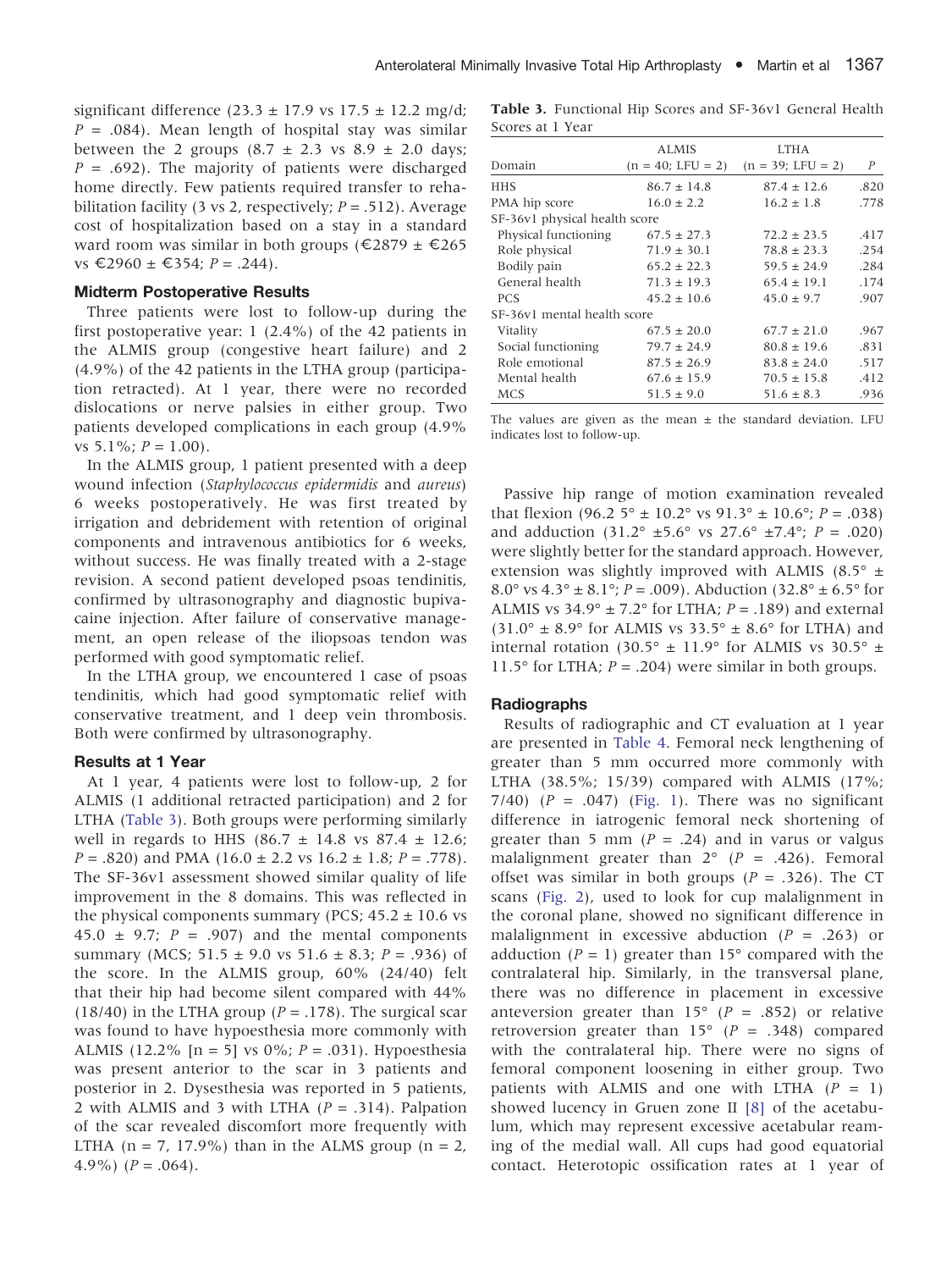<span id="page-6-0"></span>

| <b>Table 4.</b> X-Ray and CT Scan Evaluation at 1 Year |  |  |  |  |
|--------------------------------------------------------|--|--|--|--|
|--------------------------------------------------------|--|--|--|--|

|                                                 | Domain            | ALMIS $(n = 40;$ LFU = 2) | LTHA $(n = 39;$ LFU = 2) |
|-------------------------------------------------|-------------------|---------------------------|--------------------------|
| X-ray                                           |                   |                           |                          |
| Femoral neck lengthening >5 mm                  | $7(17.0\%)$       | $15(38.5\%)$              | .047                     |
| Femoral neck shortening >5 mm                   | $3(7.5\%)$        | $0(0.0\%)$                | .240                     |
| Femoral stem in varus $>2^{\circ}$              | $3(7.5\%)$        | $4(10.3\%)$               | .436                     |
| Femoral stem in valgus $>2^{\circ}$             | $0(0.0\%)$        | $0(0.0\%)$                | 1                        |
| Mean preoperative femoral offset +              | $0.806 \pm 0.107$ | $0.792 \pm 0.104$         | .553                     |
| Mean postoperative femoral offset +             | $0.759 \pm 0.098$ | $0.780 \pm 0.096$         | .326                     |
| CT scan evaluation                              |                   |                           |                          |
| Relative cup retroversion $>15$ °*              | $4(10.0\%)$       | $7(17.9\%)$               | .348                     |
| Excessive cup anteversion >15°*                 | $6(15.0\%)$       | $5(12.8\%)$               | .852                     |
| Excessive cup abduction >15°*                   | $2(5.0\%)$        | $5(12.8\%)$               | .263                     |
| Excessive cup adduction $>15^\circ$ *           | $1(2.5\%)$        | $0(0.0\%)$                |                          |
| Stem loosening                                  | 0                 | $\theta$                  |                          |
| Signs of cup loosening; Gruen zones 1/2/3       | 0/2/0             | 0/1/0                     |                          |
| Residual geodes                                 | 11 $(27.5\%)$     | $6(15.4\%)$               | .122                     |
| Heterotopic ossification; Brooker class ≥II-III | $2(5.0\%)$        | $3(7.9\%)$                | .488                     |

\* Cup position was compared with the mean natural position of the opposite unaffected acetabulum; ALMIS group, n = 23/LTHA group, n = 26. † The values are given as the mean ± the standard deviation.

either Brooker et al [\[9\]](#page-9-0) class II or II were similar (2 vs 3;  $P = .488$ ). Residual geodes ([Fig. 2](#page-3-0)) were identified in

27.5% of ALMIS patients compared with 15.4% in the

Gait Analysis

Gait laboratory analysis completed at 1 year is presented in Table 5. The 10-m walk test revealed no significant difference between both groups in step length on the operative ( $P = .348$ ) and unaffected side  $(P = .961)$ , stance phase on the operative  $(P = .7)$  and unaffected limb ( $P = .75$ ), cadence ( $P = .958$ ), and velocity ( $P = .232$ ). Dynamic pressure measurements showed that the foot progression angle of the operative leg was similar between the groups  $(P = 1)$ . However, in both groups, when compared with the unaffected limb, the operative limb had an internally rotated foot progression. The degree of rotation was significant with ALMIS (10.5°  $\pm$  11.6° vs 14.8°  $\pm$  8.6°;  $P = .038$ ) and with LTHA (10.5° ± 11.5° vs 14.0° ± 8.6°;

Table 5. Gait Analysis at 1 Year

control group  $(P = .122)$ .

| Domain                                                              | ALMIS $(n = 40;$ LFU = 2) | LTHA $(n = 39;$ LFU = 2) | P    |
|---------------------------------------------------------------------|---------------------------|--------------------------|------|
| Plantar pressure plate 10-m walking test                            |                           |                          |      |
| Step length; affected leg (cm)                                      | $46.4 \pm 13.8$           | $48.2 \pm 12.0$          | .348 |
| Step length; unaffected side (cm)*                                  | $48.1 \pm 13.0$           | $47.5 \pm 12.2$          | .961 |
| Stance phase; affected leg (% of gait cycle)                        | $13.4 \pm 6.6$            | $12.1 \pm 4.4$           | .700 |
| Stance phase; unaffected leg (% of gait cycle)*                     | $11.8 \pm 6.8$            | $11.4 \pm 4.5$           | .750 |
| Velocity (m/s)                                                      | $2.7 \pm 1.1$             | $2.8 \pm 0.8$            | .588 |
| Maximal velocity (m/s)                                              | $4.1 \pm 1.6$             | $4.5 \pm 1.5$            | .232 |
| Cadence (steps/min)                                                 | $99.6 \pm 18.4$           | $99.4 \pm 15.4$          | .958 |
| Foot progression angle; affected leg $(°)$                          | $10.5 \pm 11.6$           | $10.5 \pm 11.5$          |      |
| Foot progression angle; unaffected $(°)$ *                          | $14.8 \pm 8.6$            | $14.0 \pm 8.6$           | .759 |
| Mean foot pressure at stance; affected leg $(N/cm2)$ <sup>*</sup>   | $450.6 \pm 212$           | $511.3 \pm 221.6$        | .361 |
| Mean foot pressure at stance; unaffected leg $(N/cm2)$ <sup>*</sup> | $456.8 \pm 203.5$         | $463.2 \pm 214.1$        | .921 |
| Heel interval (cm)                                                  | $12.1 \pm 6.1$            | $9.0 \pm 4.9$            | .014 |
| Frontal plane angles                                                |                           |                          |      |
| Trunk inclination; affected leg $(°)$                               | $2.2 \pm 2.2$             | $1.6 \pm 1.6$            | .143 |
| Trunk inclination; unaffected leg $(°)$ *                           | $0.6 \pm 1.7$             | $0.4 \pm 1.9$            | .835 |
| Pelvic obliquity; affected leg (°)                                  | $2.1 \pm 1.7$             | $2.0 \pm 2.1$            | .905 |
| Pelvic obliquity; unaffected leg $(°)$ *                            | $2.2 \pm 2.2$             | $2.5 \pm 2.0$            | .624 |
| Hip abduction; affected leg $(°)$                                   | $80.2 \pm 3.2$            | $80.9 \pm 4.2$           | .396 |
| Hip abduction; unaffected leg $(°)$ *                               | $78.3 \pm 3.6$            | $79.4 \pm 4.0$           | .411 |
| Multiaxis force platform                                            |                           |                          |      |
| COG tilt in prolonged single leg stance (15 s)                      |                           |                          |      |
| Mean $\times$ axis position; affected leg (mm)                      | $72.6 \pm 24.7$           | $74.1 \pm 21.3$          | .428 |
| Mean $\times$ axis position; unaffected leg (mm)*                   | $77.6 \pm 17.2$           | $78.8 \pm 23.3$          | .221 |

The values are given as the mean  $\pm$  the standard deviation.

\* Only patients with completely unaffected opposite leg were included: ALMIS group, n = 19/LTHA group, n = 23.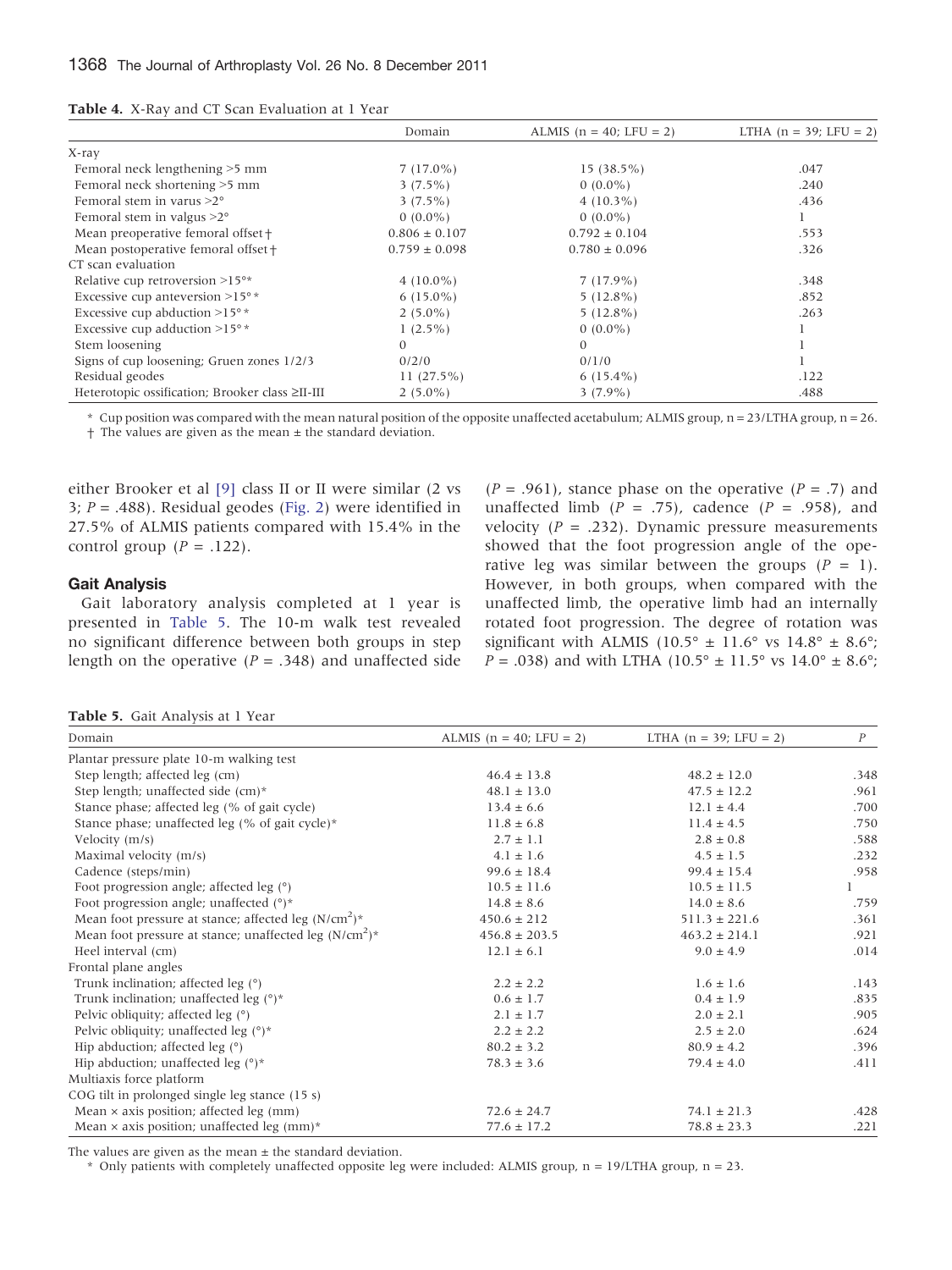$P = .046$ ). Mean foot pressure at stance phase (newtons per square centimeter) was similar in both groups for the operative leg ( $P = .361$ ) and unaffected leg ( $P = .921$ ). The heel interval during walking was greater with ALMIS (12.1  $\pm$  6.1 vs 9.0  $\pm$  4.9 cm;  $P = .014$ ). The dynamic coronal plane measurements of trunk inclination, pelvic obliquity, and hip abduction angles at midstance on the operative side were similar in both groups. During the prolonged single leg stance test on the multiaxis force platform, the displacement of the COG on the coronal plane (x-axis) was similar in both groups  $(72.6 \pm 24.7 \text{ vs } 74.1 \pm 21.3 \text{ mm}; P = .428)$ .

## **Discussion**

Minimally invasive surgical techniques have become popularized in all fields of medicine over the past decade. These approaches have been applied to THA in an attempt to improve its already successful outcomes. But the superiority of MIS has yet to be born out in the literature. Only 2 small RCTs with limited evaluation of the ALMIS approach as described by Röttinger have been published [\[3,4\].](#page-9-0) To our knowledge, this is the first randomized prospective controlled study that offers a full assessment with a follow-up of 1 year on the ALMIS approach.

Despite the experience of the surgeon and the completion of multiple cadaveric training, we would expect a learning curve until full competency is achieved. The duration of the operative time was increased by 20% ((114.12 vs 95.78 minutes) with ALMIS. One would expect that this time would decrease with increasing number of cases completed. This was not observed in this study. This may simply be the result of the increased number of steps that is required to visualize and perform the THA with the minimally invasive procedure.

From our early experience, we encountered a number of technical challenges when learning the Röttinger approach. The main issue encountered was the proper exposure of the femoral shaft. Excessive tension on the posterior femoral neck by Hohmann retractor may result in damage of the fibers of gluteus medius around its insertion to the greater trochanter. This occurred in 12 of the 42 cases performed. A significant release of the capsule on the medial aspect of the neck was required. The capsulotomy had to be brought back to the insertion of the piriformis tendon. The position that allowed for proper exposure of the femur was external rotation (30°), adduction (30°), and extension (30°). The role of the assistant surgeon in maintaining this position is crucial. The second difficulty encountered was efficient access to the acetabulum. The soft tissue constraints on the instruments could result in malalignment of the implants. The tendency was to place the cup too vertically with excessive anteversion. The use of angulated double-offset instruments limited

tissue tension. The third challenge with the Röttinger approach might be to avoid sectioning an intermuscular nerve loop that connects the branches of the superior gluteal nerve to the gluteus medius and the tensor fascia latae muscles. This connecting branch has been described in 50% of cases in a cadaveric study [\[13\]](#page-9-0). We could only assume that we had preserved it. The clinical consequences of this injury to this branch are unknown.

Despite the smaller operative field, limited visibility, and reduced space to manipulate surgical instruments, there was no statistically significant increase in perioperative complications, including femoral perforation and fractures of the femoral shaft, greater trochanter, or calcar. These results confirm the observations made by D'Arrigo et al [\[3\].](#page-9-0) Furthermore, we have shown that we are able to use the same size of reamers and acetabular cups in the Röttinger as the LTHA approach (52.6 vs 51.4 mm). Based on these results, we feel that the decision to use modified truncated reamers [\[14\]](#page-9-0) is not warranted and does not justify the potential risk of eccentrically reaming the acetabulum.

There was a linear relationship between the length of the incision and BMI in both groups. Using the Röttinger approach, the relationship for incision length (centimeters) =  $7.02 + 0.08 \times$  BMI (*P* = .029). The Hardinge relationship for incision length was  $4.44 + 0.35 \times$  BMI  $(P = .0008)$ . The slope is more important for the Hardinge approach, meaning that there is a more pronounced relationship between BMI and incision length. The relationship between BMI and incision length has previously been reported using a posterior MIS approach [\[15\].](#page-9-0)

In the immediate postoperative period, the decrease in hematocrit (10.1% vs 12.5%) and hemoglobin (3.3 vs 4.2 g/dL) was slightly less with ALMIS. This difference, even if statistically significant, may not be clinically relevant. D'Arrigo et al [\[3\]](#page-9-0) also reported a reduction in perioperative blood loss (300 mL) as compared with the Hardinge approach. Randomized controlled trials looking at the posterior MIS offer contradictory results on this topic. Five [\[16-20\]](#page-10-0) of the 7 studies [\[3,16-21\]](#page-9-0) did not show any benefits of MIS with regard to blood loss. In addition, the decrease in tissue injury is one of the potential advantages of MIS. The inflammatory response to tissue injury, as measured by CRP, was found to be similar in both groups in our study 48 hours postoperatively. Shitama et al [\[20\]](#page-10-0) reported similar findings regarding CRP and interleukin-6 levels 24 hours postoperatively in posterior MIS.

Our estimation of postoperative pain as estimated by morphine analgesic intake indicated that, with ALMIS, fewer narcotics are needed. Although less, the difference was not significantly different. These results are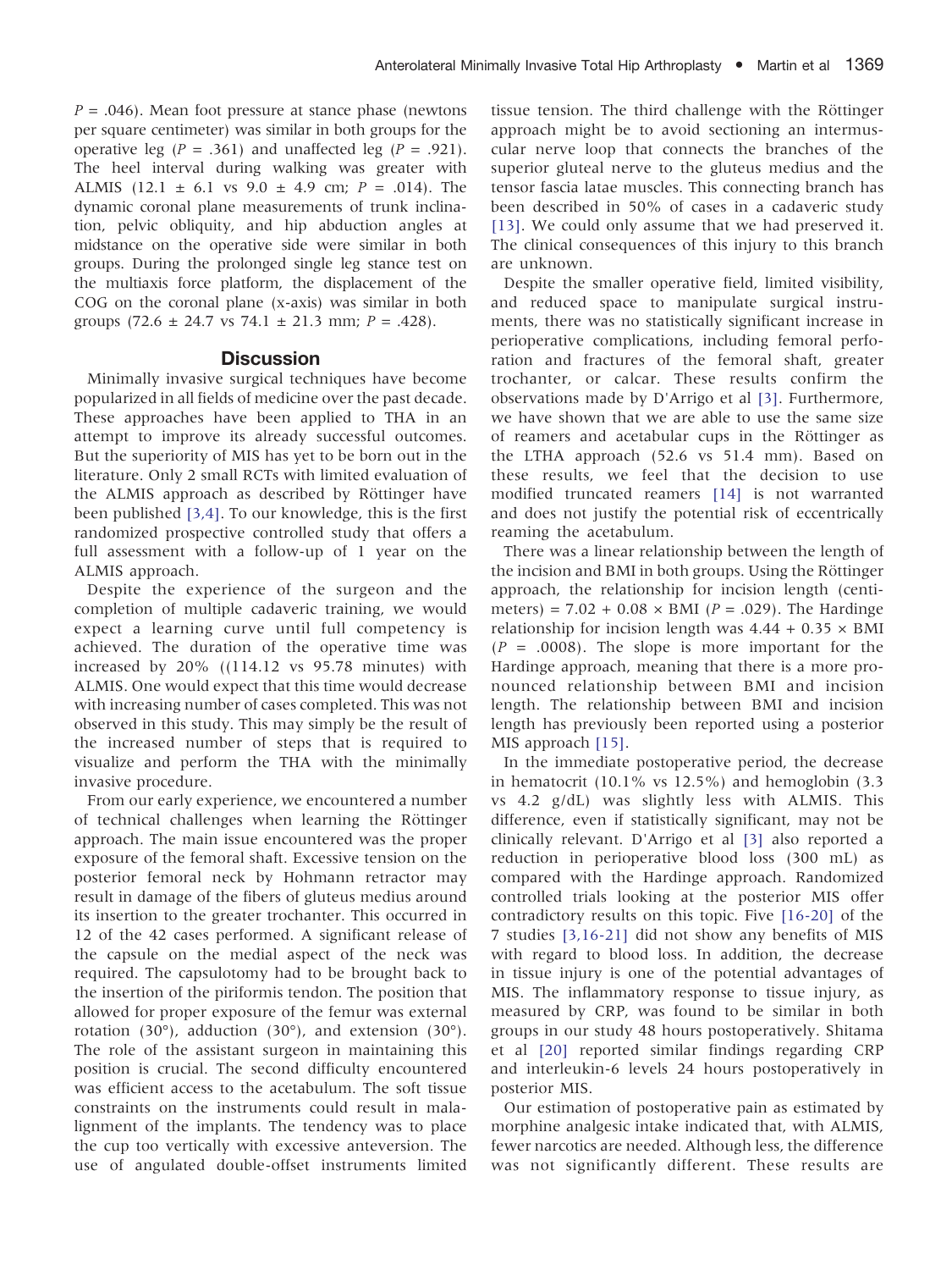supported by previous studies. Using a visual analog pain scale, Wohlrab et al [\[4\]](#page-9-0) reported a decrease in postoperative pain levels with the Röttinger approach. In addition, Dorr et al [\[16\]](#page-10-0) showed a reduction in narcotic consumption with posterior MIS. However, 3 RCTs [\[17,18,21\]](#page-10-0) showed no difference between posterior MIS and the standard approach.

Length of hospital stay (8.7 days), cost of the visit, and transfer to a rehabilitation center were similar in both groups. D'Arrigo et al [\[3\]](#page-9-0) also reported no differences regarding the length of stay, with an average of 9 days. This trend is confirmed in the posterior MIS RCTs, with no difference reported in 4 studies [\[17,18,21,22\],](#page-10-0) whereas only 1 RCT [\[16\]](#page-10-0) showed a slight trend toward a longer stay (2.2 vs 3.1 days). Furthermore, in a systematic review, de Verteuil et al [\[23\]](#page-10-0) concluded that MIS hip surgery did not have any benefit with regard to health costs as compared with traditional approaches for THA.

During the 12-month follow-up period, complication rates were similar in both groups. Because the surgical and postoperative complications were not increased, we believe that the Röttinger approach is a safe and valid method. In our surgical population, we had one septic ALMIS THA requiring 2-stage revision (2.5%). Of interest, this revision was completed with ease using the standard Hardinge approach, as we had the advantage of not having primary muscle damage and the presence of very limited scar tissue. The clinical outcome was good despite revision, with no deficit in abductor function (no Trendelenburg sign or limp). Minimally invasive surgery does present a potential advantage with regard to the preservation of "muscle stock" for revisions; however, this advantage would need to be proven in further studies.

At the 1-year mark, all patients were subjected to an exhaustive clinical evaluation composed of scores and evaluations widely accepted in current literature. The combination of hip scores and functional health and well-being evaluations were used for complete subjective assessment. D'Arrigo et al [\[3\]](#page-9-0) and Wohlrab et al [\[4\]](#page-9-0) have demonstrated a benefit of the Röttinger MIS approach based on the HHS at 6 weeks [\[3\]](#page-9-0) and on the Western Ontario and McMaster Universities index at 3 months [\[4\]](#page-9-0) postoperation. This improvement of early postoperative scores is thought to be secondary to decreased surgical trauma. But it may also be associated with the positive psychological effect or Hawthorne effect [\[24\],](#page-10-0) given that the patient is aware that he/she has been offered a new surgical procedure. In this study, similar hip function, HHS, PMA, and SF-36 scores were seen at 1 year. There was trend toward an increased number of patients with an asymptomatic hip in the ALMIS group. Similar results have been reported for posterior MIS in 3 RCTs that showed no benefit in HHS [\[19\]](#page-10-0) or PMA [\[25\]](#page-10-0) at 1 year and no benefit in HHS [\[21\]](#page-10-0)

at 2 years postoperation. Clinical examination of the hip revealed statistically significant differences in ROM between the groups. However, these may not be clinically relevant because they were all within 5°. Such small differences may be attributed to the method of measurement and/or to the preoperative state, which was not assessed.

The Röttinger approach was more commonly associated with increased risk of hypoesthesia through injury of branches of the lateral femoral cutaneous nerve of the thigh. Jameson et al [\[26\]](#page-10-0) have shown through an anatomical study that the direction of the Röttinger approach is mostly parallel to the branches of this nerve, and this should limit the risk of nerve injury. We did not find a clinical correlation to this.

With the standard radiographic workup at 1 year, we found that the Hardinge approach had an increased risk of iatrogenic lengthening of the femoral neck. We hypothesize that this lengthening may be created to stabilize the THA while it is tested for dislocation risk intraoperatively. In the Hardinge approach, the abductor muscles are released at this time, which may decrease hip stability with subsequent need to lengthen neck of the stem. Femoral offset was not significantly different between the 2 groups.

Reduced visibility, increased soft tissue constraints on instruments, and loss of classic landmarks have been suggested as potential causes to implant malalignment in minimally invasive surgery. This may affect longterm outcomes. On the femoral side, one of the difficulties is to find appropriate landmarks for the neck cut. We found that it was possible to have a reproducible femoral neck cut through the ALMIS approach using the intertrochanteric tubercle as a mark and preoperative templating. On the acetabular side, there is a potential risk to place the cup in excessive abduction and anteversion in the ALMIS approach; however, this was not substantiated in this study. Computed tomographic scan evaluation at 1 year showed good to excellent position of components. As these results have been obtained in an overweight population, we believe that obesity should not be a contraindication to ALMIS. Wohlrab et al [\[4\]](#page-9-0) found similar results regarding implant position in ALMIS based on standard radiographs.

Development of heterotopic ossification is thought to be increased with significant surgical tissue trauma, length of surgical procedure, and anterior or anterolateral approaches to the hip. Generally, the maturation process takes 9 to 12 months following surgical insult. To avoid a bias, we did not provide patients with any prophylaxis. At 12 months, we found that the ALMIS had similar rates of heterotopic ossification.

Surprisingly, gait laboratory analysis found that there were essentially no benefits for the ALMIS group. Step length, stance phase duration, and mean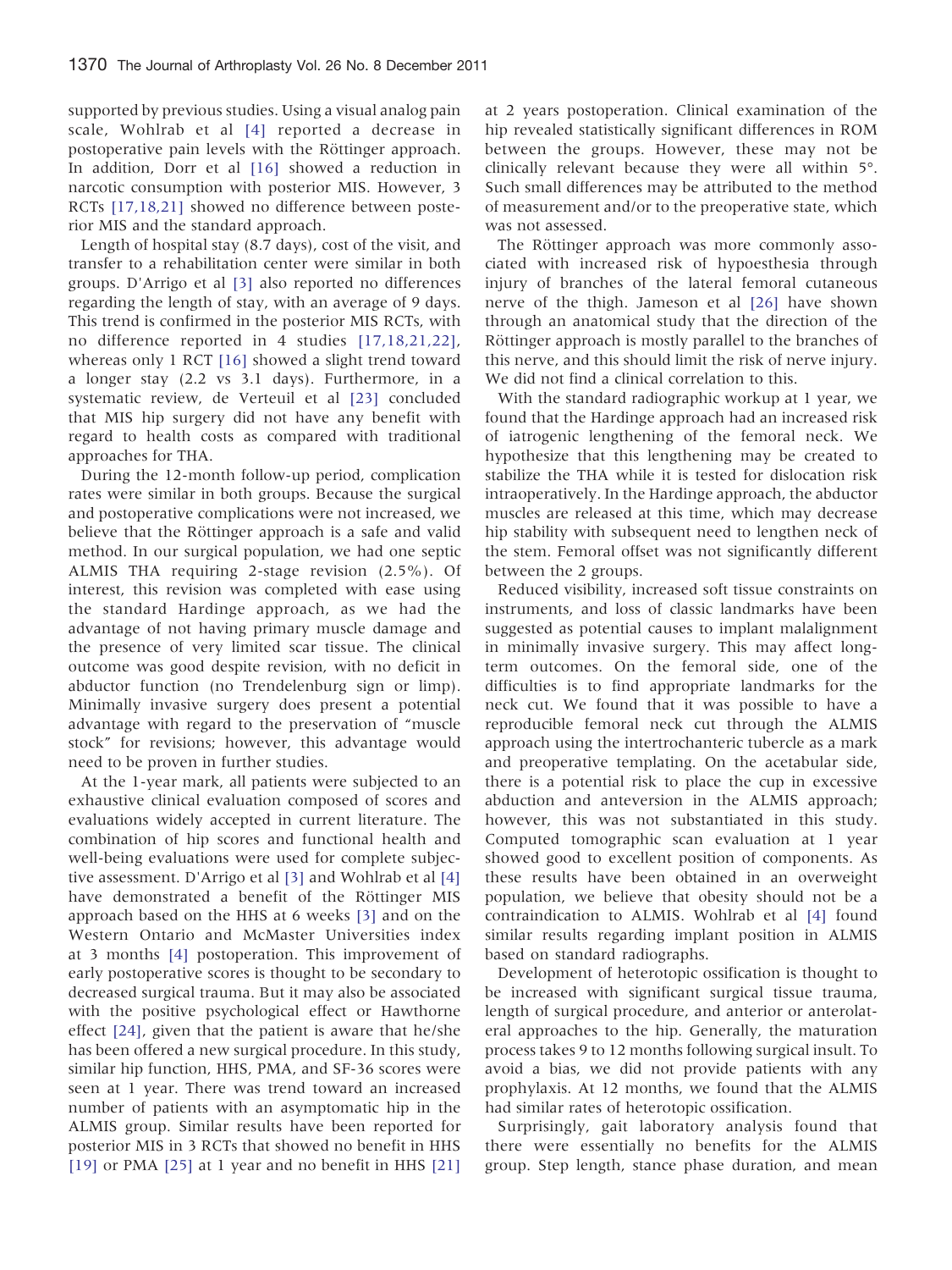<span id="page-9-0"></span>foot pressure at midstance were similar between groups on both affected and unaffected sides. Cadence and velocity as well were not significantly different. The only difference was the heel interval (greater in ALMIS) and foot progression angle, which tended to be more internally rotated on the operative leg. As no preoperative gait analysis was performed, it is impossible to determine if heel interval difference was present preoperatively. Increased internal rotation could be secondary to femoral stem anteversion; however, we did not evaluate this on CT scans. It is difficult to determine the clinical impact of these findings. The force platform single leg stance test did not reveal any differences between abductor moments in either group. This is the first study, to our knowledge, which offers a gait analysis at 1 year following ALMIS. With posterior MIS, gait analysis has been performed early in the postoperative period [\[27\]](#page-10-0), at 6 weeks [\[22,28\],](#page-10-0) and at 3 months [\[16\],](#page-10-0) all of which have shown similar results.

Some limitations remain in this study. There is a relatively small sample size, with only 79 patients involved. Another inherent weakness is that patients were not blinded to the procedure that they received. Approximately half of the patients in each group presented with chronic low back pain, which may have affected functional scores and gait patterns. Furthermore, it may be difficult to differentiate hip pain due to persistent hip dysfunction secondary to pain from a radiculopathy. Another possible criticism is that the same implants were not used in each group, which could have influenced offset measurement. Cup fixation, cemented or press-fit, was based on surgeon discretion and could possibly affect blood loss, operative time, and postoperative pain. Preoperative gait assessment was not performed, and postoperative assessment was performed only once. Furthermore, kinematic assessment of pelvic motion was completed in 2 dimensions; and calculations were completed manually. This may be sufficient to diagnose differences that are clinically relevant. However, this method is less precise than a 3-dimensional assessment using appropriate software. Finally, this study did not evaluate the patient's perception of minimally invasive surgery. Dorr et al [\[28\]](#page-10-0) have shown that a good cosmetic result, a limited detriment to body image, and a rapid recovery are important factors that give the patient the feeling that his or her surgery was successful. This feeling increases patient's self-confidence and encourages early autonomy.

# **Conclusion**

This study compares, for the first time in a randomized and prospective fashion, the functional and radiographic results of the anterolateral MIS approach and the standard Hardinge approach. Our results have shown

that the Röttinger MIS approach is a valid method for primary THA. However, at 1 year, we were not able to demonstrate any significant advantages regarding patient satisfaction and gait analysis.

In light of our findings in this study, there was no evidence to support us changing from our current practice of a Hardinge lateral approach to an ALMIS approach.

# **References**

- 1. Levine BR, Klein GR, Di Cesare PE. Surgical approaches in total hip arthroplasty. A review of the mini-incision and MIS literature. Bull NYU Hosp Jt Dis 2007;65:5.
- 2. Bertin KC, Röttinger H. Anterolateral mini-incision hip replacement surgery. A modified Watson-Jones approach. Clin Orthop Relat Res 2004;429:248.
- 3. D'Arrigo C, Speranza A, Monaco E, et al. Learning curve in tissue sparing total hip replacement: comparison between different approaches. J Orthop Trauma 2009;10:47.
- 4. Wohlrab D, Droege JW, Mendel T, et al. Minimally invasive vs. transgluteal total hip replacement. A 3 month follow-up of a prospective randomized clinical study. Orthopäde 2008;37:1121.
- 5. Kiebzak GM, Campbell M, Mauerhan DR. The SF-36 general health status survey documents the burden of osteoarthritis and the benefits of total joint arthroplasty: but why should we use it? Am J Manag Care 2002;8:463.
- 6. Thomine JM, Duparc F, Dujardin F, et al. Transgluteal approach to the hip by anterior hemimyotomy of the gluteus medius. Rev Chir Orthop Reparatrice Appar Mot 1999;85:520.
- 7. Gruen TA, McNeice GM, Amstutz HC. "Modes of failure" of cemented stem-type femoral components: a radiographic analysis of loosening. Clin Orthop Relat Res 1979; 141:17.
- 8. DeLee JG, Charnley J. Radiological demarcation of cemented sockets in total hip replacement. Clin Orthop Relat Res 1976;121:20.
- 9. Brooker AF, Bowerman JW, Robinson RA, et al. Ectopic ossification following total hip replacement. Incidence and a method of classification. J Bone Joint Surg Am 1973;55:1629.
- 10. Aubry S, Marinescu A, Forterre O, et al. Definition of a reproducible method for acetabular anteversion measurement at CT. J Radiol 2005;86:399.
- 11. Madsen MS, Ritter MA, Morris HH, et al. The effect of total hip arthroplasty surgical approach on gait. J Orthop Res 2004;22:44.
- 12. Lim MR, Huang RC, Wu A, et al. Evaluation of the elderly patient with an abnormal gait. J Am Acad Orthop Surg 2007;15:107.
- 13. Ince A, Kemper M, Waschke J, et al. Minimally invasive anterolateral approach to the hip: risk to the superior gluteal nerve. Acta Orthop 2007;78:86.
- 14. Howell JR, Masri BA, Duncan CP. Minimally invasive versus standard incision anterolateral hip replacement: a comparative study. Orthop Clin North Am 2004; 35:153.
- 15. McGrory BJ, Finch ME, Furlong PJ, et al. Incision length correlates with patient weight, height, and gender when